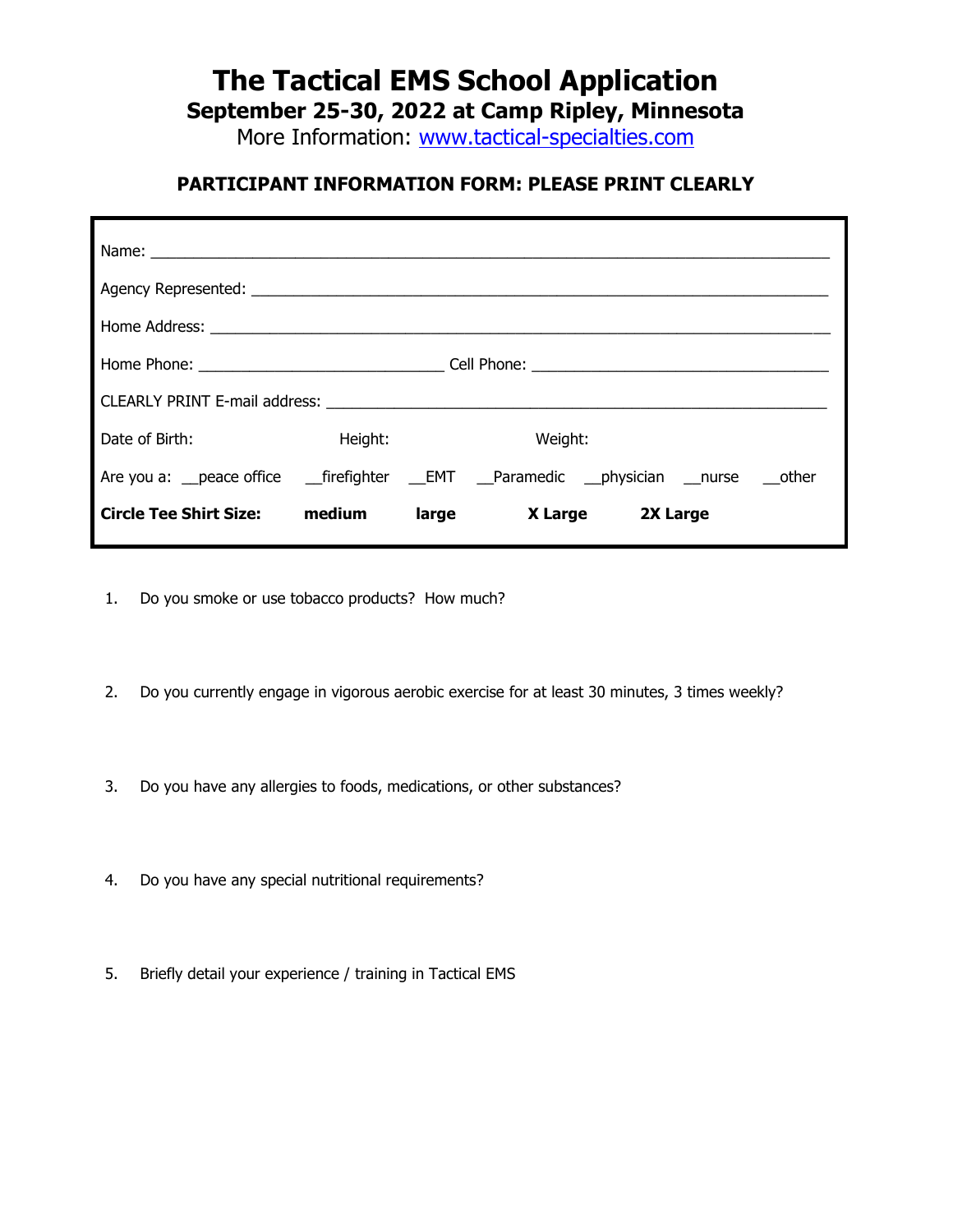## **Physical Readiness Statement and Physician's Assessment**

I have examined and interviewed \_\_\_\_\_\_\_\_\_\_\_\_\_\_\_\_\_\_\_\_ and I give them medical approval to participate in the Tactical EMS School. I understand that the participants are exposed to a wide variety of environments and situations which may include but not be limited to the following:

- Exposure to CS or OC chemical agents *with and without* a protective mask
- Blank and live firing weapons and Simunition (paintball) rounds
- Law enforcement pyrotechnics: smoke devices, sound & light diversionary devices, stun munitions
- Outdoor weather and environmental conditions
- Simulated tactical operations in darkness
- Field operations under rigorous and demanding physical conditions -Aerobic jogging for 1 to 2 miles during morning teamwork while wearing gym clothes -Anaerobic sprinting wearing tactical gear for short distances
	- -Lifting, moving and carrying other personnel and tactical equipment during rescue operations
- Mentally stressful conditions

#### **Check Again Before Mailing – ALL THESE ITEMS ARE REQUIRED FOR REGISTRATION:**

- 1. Completed and legible **Participant Information** form (write your e-mail address LEGIBLY!)
- 2. Signed **Physician's Assessment** form with complete contact information (attached)
- 3. **Medical Information** form completed by applicant (attached)
- 4. **Liability and Assumption of Risk** form signed by applicant (attached)
- 5. **Consent to Use Name and Photographic Likeness** form (attached)
- 6. **Letter of Reference/Recommendation** on department letterhead
- 7. **Payment of \$1,750 (Enroll before June 1st for \$1,500).** Payment must be made by check or money order. No credit cards.

**Return all registration materials with this form. You will receive a more detailed information packet and directions when we receive your registration.**

**Send Completed Registrations To:**

**The Tactical EMS School 11370 East JB Lane Hallsville, Missouri 65255 [todd@tactical-specialties.com](mailto:todd@tactical-specialties.com) 573-999-7222**

**Thanks!**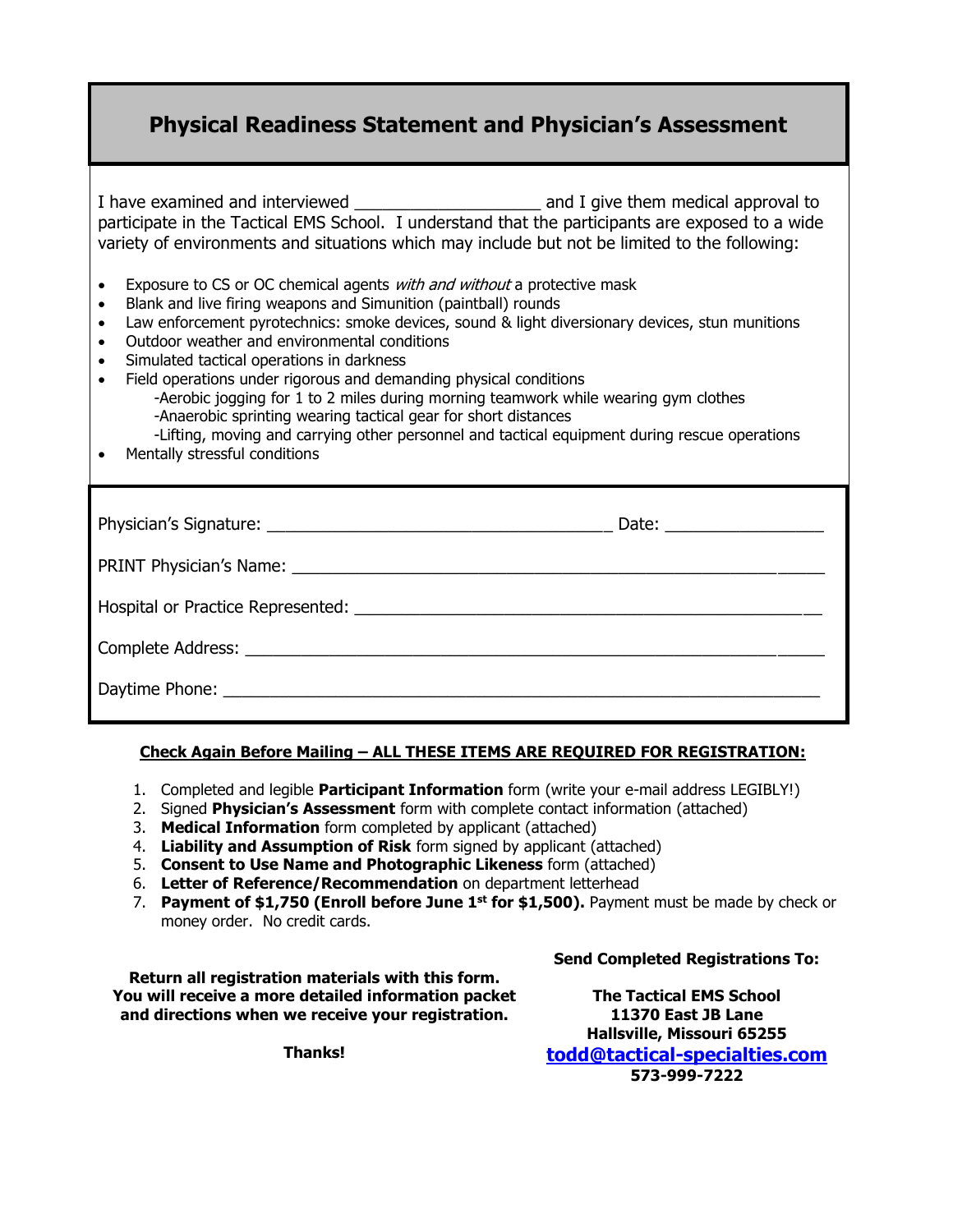| <b>MEDICAL INFORMATION</b><br><b>FORM</b>                                       |      | Date Prepared/Updated: | WHO FILLED OUT THIS FORM? |    |                   |                    |          |
|---------------------------------------------------------------------------------|------|------------------------|---------------------------|----|-------------------|--------------------|----------|
| All Information Must Be PRINTED for Clarity<br>THIS IS CONFIDENTIAL INFORMATION |      |                        |                           |    |                   |                    |          |
| <b>Last Name:</b>                                                               |      |                        |                           |    | First:            |                    | MI:      |
| Agency Name:                                                                    |      |                        |                           |    | Department Phone: |                    |          |
| DOB:                                                                            |      |                        |                           |    | Age:              | Sex: Male / Female |          |
| Height:                                                                         | Feet |                        | Inches                    |    | Weight:           |                    |          |
| None / Glasses / Contacts<br>Eyewear (circle):                                  |      |                        |                           |    |                   |                    |          |
| Blood Types (circle):                                                           |      | A                      | B                         | AB | O                 | Positive           | Negative |

п

|                | <b>Medical History</b> |    |                                                                                                      |  |  |  |
|----------------|------------------------|----|------------------------------------------------------------------------------------------------------|--|--|--|
|                | Yes                    | No |                                                                                                      |  |  |  |
| 1              |                        |    | Any chronic or recurrent illness?                                                                    |  |  |  |
| $\overline{2}$ |                        |    | Any illness lasting more than a week?                                                                |  |  |  |
| 3              |                        |    | Any hospitalizations?                                                                                |  |  |  |
| 4              |                        |    | Any surgery?                                                                                         |  |  |  |
| 5              |                        |    | Any injury requiring treatment by a physician?                                                       |  |  |  |
| 6              |                        |    | Is your blood pressure above 120/70? What is your normal BP?                                         |  |  |  |
| $\overline{7}$ |                        |    | Any cardiac problems including heart murmur?                                                         |  |  |  |
| 8              |                        |    | Any recurring bleeding problems?                                                                     |  |  |  |
| 9              |                        |    | Any dizziness, fainting, convulsions or frequent headaches?                                          |  |  |  |
| 10             |                        |    | Ever been knocked out or had a concussion?                                                           |  |  |  |
| 11             |                        |    | Ever had hepatitis, mononucleosis, diabetes or asthma? (circle all relevant)                         |  |  |  |
| 12             |                        |    | Ever had difficulty breathing?                                                                       |  |  |  |
| 13             |                        |    | Any history of tuberculosis or positive skin test; any reason for a chest x-ray?                     |  |  |  |
| 14             |                        |    | Wear any dental appliances such as braces, bridges or plates?                                        |  |  |  |
| 15             |                        |    | Any knee or ankle injuries?                                                                          |  |  |  |
| 16             |                        |    | Any family history of sudden death?                                                                  |  |  |  |
| 17             |                        |    | Any hearing problems?                                                                                |  |  |  |
| 18             |                        |    | Any history of neck injury?                                                                          |  |  |  |
| 19             |                        |    | Any other joint sprains or dislocations? (shoulder, wrist, finger, etc.)                             |  |  |  |
| 20             |                        |    | Any broken bones, (fractures)?                                                                       |  |  |  |
| 21             |                        |    | Any organs missing other than tonsils? (appendix, eye, kidney, etc.)                                 |  |  |  |
| 22             |                        |    | Any heat exhaustion or stroke?                                                                       |  |  |  |
| 23             |                        |    | Any cold injuries? (frostbite, significant hypothermia)                                              |  |  |  |
| 24             |                        |    | Have you traveled outside of the U.S. in the past 6 months?                                          |  |  |  |
| 25             |                        |    | Are you currently following a carbohydrate restricted diet or any other significant dieting regimen? |  |  |  |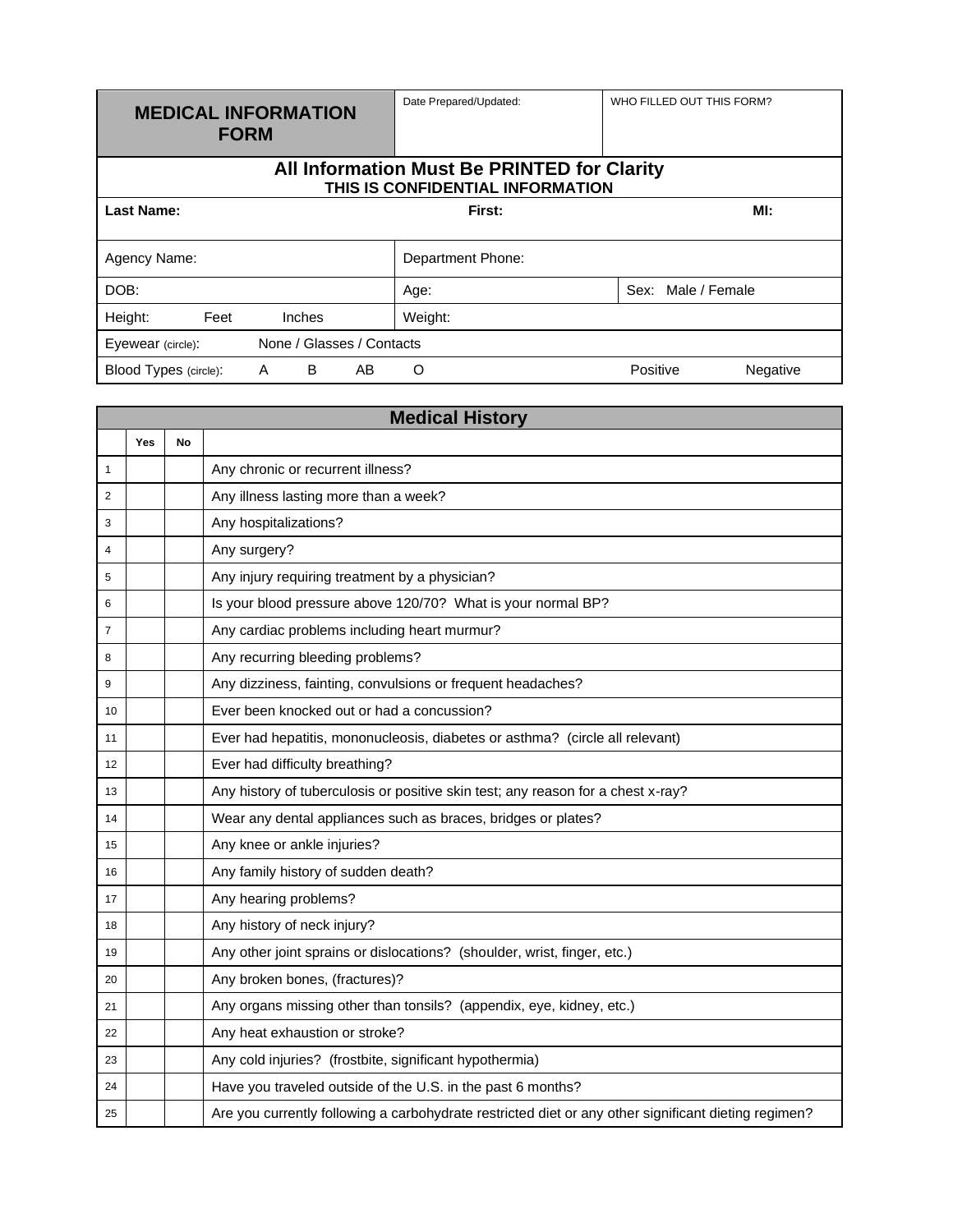| Please use the space below to explain any of the above answers. Place the line number in left column. |  |
|-------------------------------------------------------------------------------------------------------|--|
|                                                                                                       |  |
|                                                                                                       |  |
|                                                                                                       |  |
|                                                                                                       |  |
|                                                                                                       |  |
|                                                                                                       |  |
|                                                                                                       |  |

| <b>Vaccination and Screening Dates</b> |                 |           |  |  |  |
|----------------------------------------|-----------------|-----------|--|--|--|
| Last Tetanus / TDAP:                   | Last Hepta-vax: | Last PPD: |  |  |  |
| Small Pox:                             | Last Rabies:    | Other:    |  |  |  |

| <b>Allergies</b>                                                                             |  |  |
|----------------------------------------------------------------------------------------------|--|--|
| Include medication, insect, food, environmental, etc. Indicate type of reaction and severity |  |  |
|                                                                                              |  |  |
|                                                                                              |  |  |
|                                                                                              |  |  |
|                                                                                              |  |  |
| Do you carry an epi-pen? Yes<br>- No                                                         |  |  |

| <b>Medications</b> |             |           |        |  |
|--------------------|-------------|-----------|--------|--|
| <b>Name</b>        | <b>Dose</b> | Frequency | Reason |  |
|                    |             |           |        |  |
|                    |             |           |        |  |
|                    |             |           |        |  |
|                    |             |           |        |  |
|                    |             |           |        |  |
|                    |             |           |        |  |
|                    |             |           |        |  |

| <b>Personal or Family Physician</b>            |        |                     |  |
|------------------------------------------------|--------|---------------------|--|
| Physician's Name:                              |        | Office Phone:       |  |
| Address:                                       |        | Cell Phone:         |  |
| City:                                          | State: | After hours number: |  |
| Name of Hospital Physician is Affiliated With: |        |                     |  |
| Affiliated Hospital Phone:                     |        |                     |  |

## **THIS IS CONFIDENTIAL INFORMATION**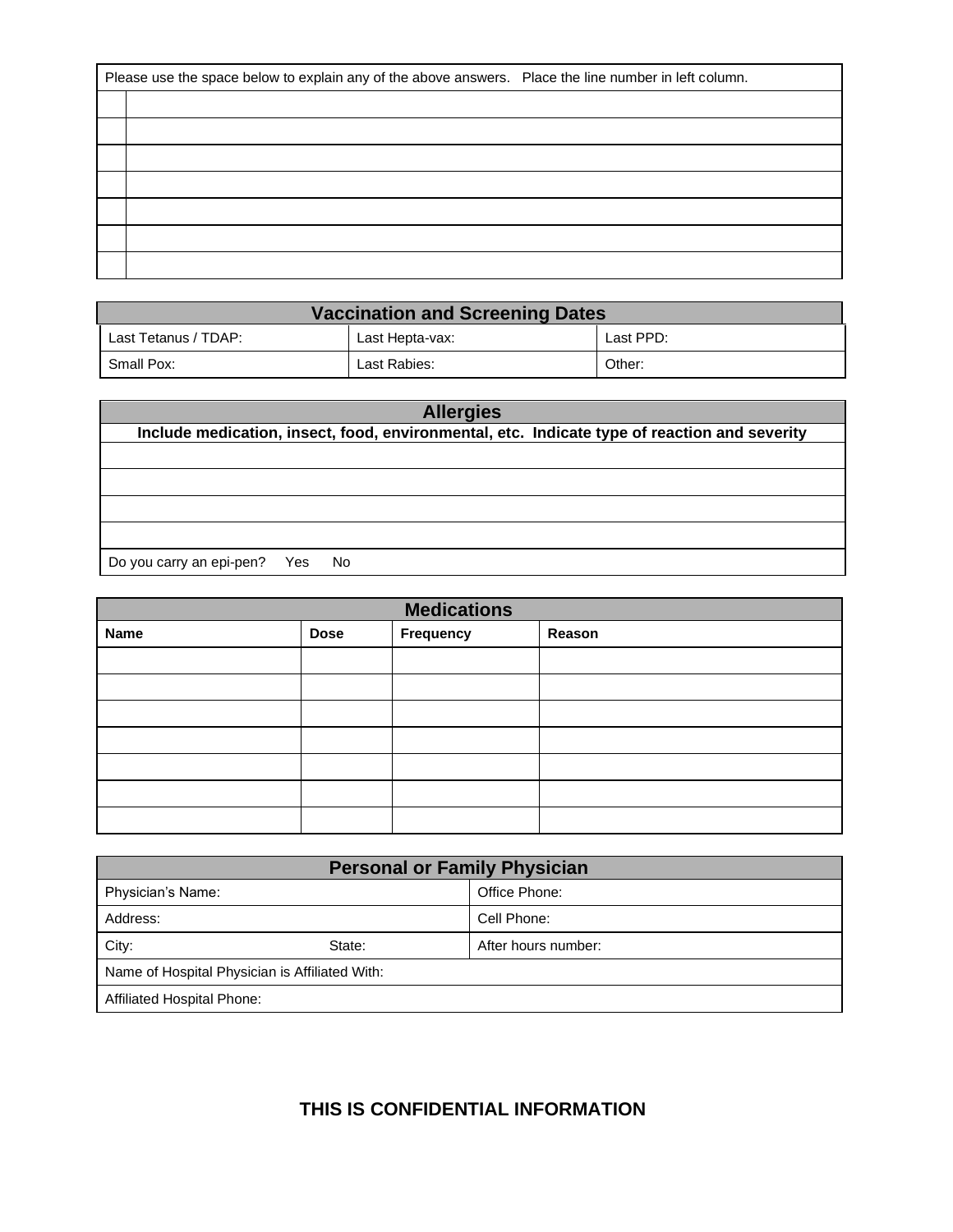| <b>Emergency Notification</b> |      |                          |      |
|-------------------------------|------|--------------------------|------|
| <b>Primary Contact</b>        |      | <b>Secondary Contact</b> |      |
|                               |      |                          |      |
| Name:                         |      | Name:                    |      |
| Relationship:                 |      | Relationship:            |      |
|                               |      |                          |      |
| Home Phone:                   |      | Home Phone:              |      |
| Work Phone:                   |      | Work Phone:              |      |
| Other (cellular):             |      | Other (cellular):        |      |
|                               |      |                          |      |
| Address:                      |      | Address:                 |      |
| City:                         |      | City:                    |      |
| State:                        | Zip: | State:                   | Zip: |

#### **Food and Meal Preferences**

**Do you have any special dietary needs, strong food dislikes, personal anxiety issues, or other matters we should be aware of that could be pertinent on an extended operation? Please explain.**

| <b>Religious Preferences</b>                                                      |                                     |     |    |          |
|-----------------------------------------------------------------------------------|-------------------------------------|-----|----|----------|
|                                                                                   |                                     |     |    |          |
| If you were seriously injured, would the presence of clergy be of benefit to you? |                                     | Yes | No | (circle) |
| If yes, what religious denomination do you prefer?                                |                                     |     |    |          |
| Reviewed by (Director of Tactical EMS School)                                     | Reviewed by (Team Medical Director) |     |    |          |
|                                                                                   |                                     |     |    |          |

### **THIS IS CONFIDENTIAL INFORMATION**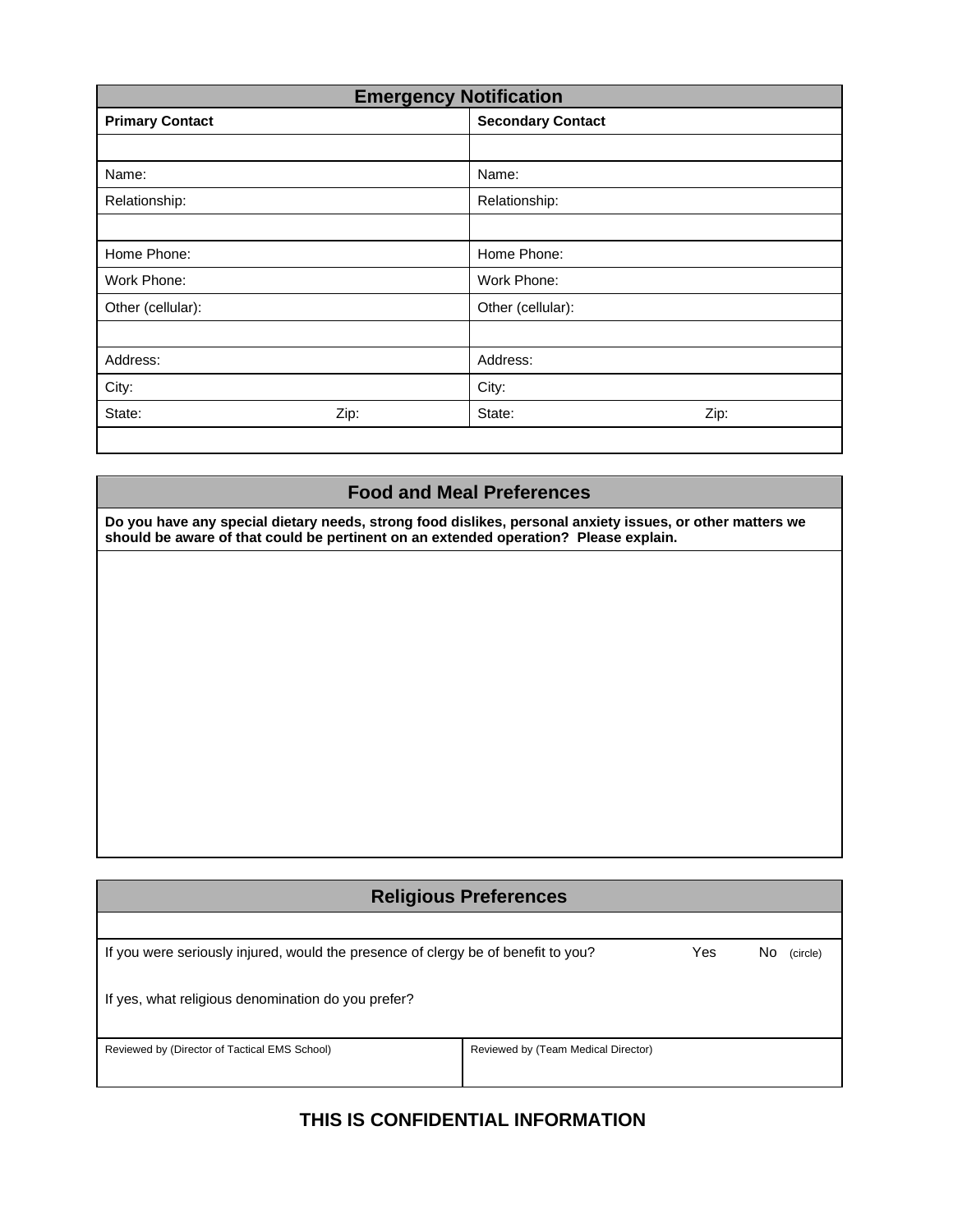## Tactical Training Specialties and The Tactical EMS School

#### RELEASE OF LIABILITY & ASSUMPTION OF RISK AGREEMENT

**IN CONSIDERATION** of being permitted to participate in any way in the training and instruction being offered by Tactical Training Specialties, Inc., **I, THE RELEASOR**, acknowledge, appreciate, and agree that:

1. This training program involves simulated, full contact self-defense situations and/or the use and discharge of lesslethal projectile training weapons (e.g., Simunitions ®, AirSoft ®, and paint guns), and traditional weapons and/or firearms by the class members and instructors. Such weapons will be used in various situations and locations**. I am fully aware of the inherent risk of injury associated with the activities and equipment involved with such training and instruction, including the potential for permanent disability and death, and while protective equipment and personal discipline will minimize this risk, the risk of serious injury does exist;**

2. I knowingly and freely assume all such risks, even if arising from the negligence of those persons released from liability below, and assume all responsibility for my participation in said training and instruction; and

3. I understand that this training program is physically and mentally intense. I understand that I must always follow the instructions of all training cadre and instructional staff/personnel. If I observe any unusual or unnecessary hazards during my participation, I will bring such to the attention of the training staff as soon as practical; and

4. I, for myself and on behalf of my heirs, assigns, next of kin and personal representatives hereby fully release and agree to hold harmless Tactical Training Specialties, Inc., its directors, officers, employees, agents and subcontractors, including the owners and lessors of the premises used to conduct the Tactical EMS School including their officers, employees, instructors, agents and subcontractors (collectively hereinafter referred to as "releasees") from any and all claims of whatsoever kind arising from any damages, injury or death or other loss I may sustain while participating in the Tactical EMS School whether such loss is caused in whole or in part by any act or omission of releasees. I expressly, and specifically, assume all risks of participation in all or any part of the Tactical EMS School including any risks of attending any events in which I do not participate.

5. I understand and agree that this **RELEASE OF LIABILITY AND ASSUMPTION OF RISK AGREEMENT** covers each training session and/or simulation in which I participate or attend.

6. I have read and fully understand this Release of Liability and Assumption of Risk Agreement. I understand the contents and that I have a right to have this Agreement reviewed by an attorney at my own expense. I fully understand and agree that by signing my name below I am giving up important legal rights, and I freely, knowingly and expressly agree to the terms of this Agreement.

#### *Signatures Must Be In Ink*